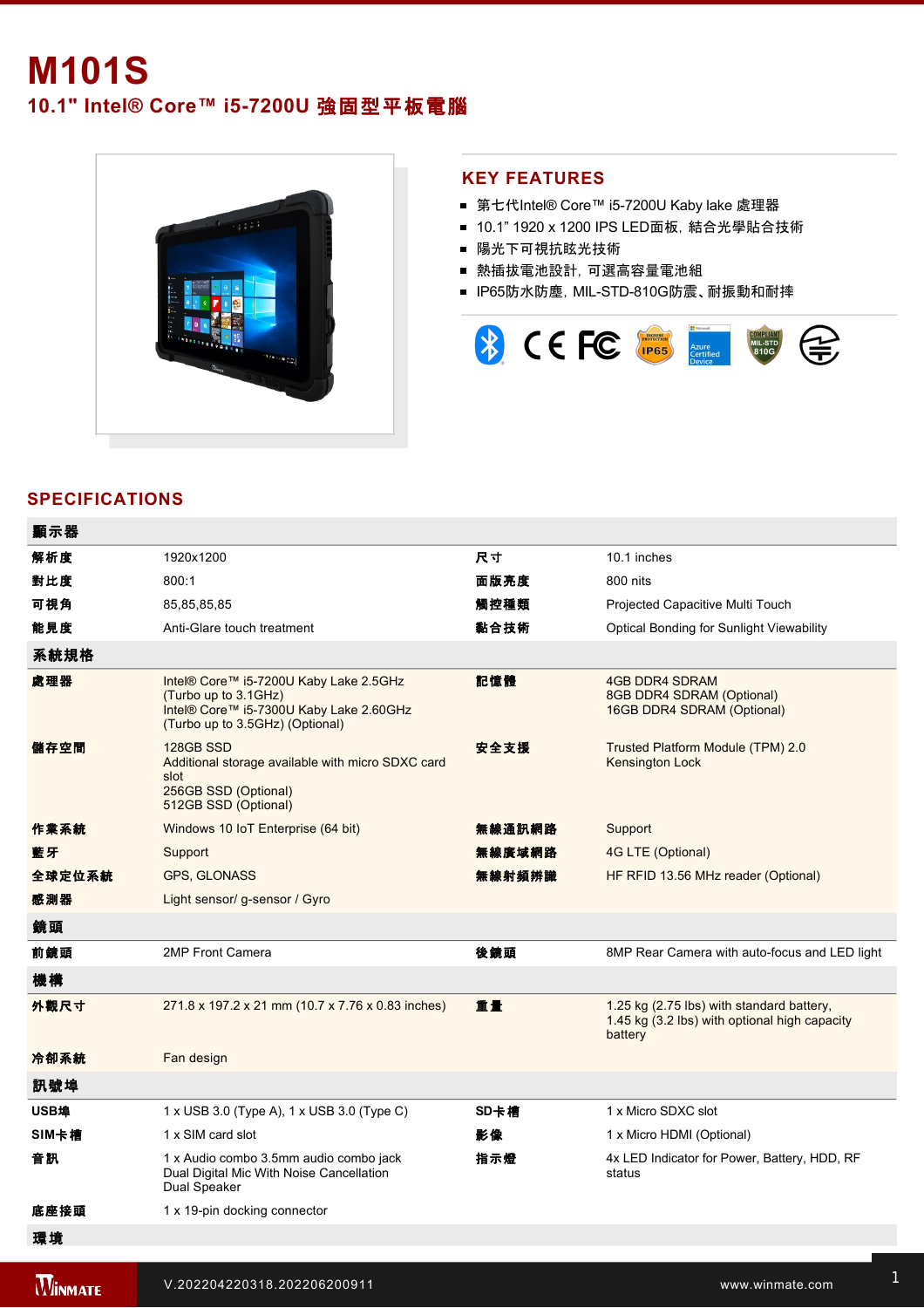| 工作濕度                    | 10% to 90% RH, non-condensing                                                                                                 | 工作溫度                   | -20°C to 60°C (AC mode), -10°C to 50°C (Battery<br>mode)                                                                                                                                                                                                                                                     |
|-------------------------|-------------------------------------------------------------------------------------------------------------------------------|------------------------|--------------------------------------------------------------------------------------------------------------------------------------------------------------------------------------------------------------------------------------------------------------------------------------------------------------|
| 儲存溫度                    | -30°C to 70°C (-22°F to 158°F)                                                                                                | 衝擊                     | MIL-STD-810G Method 516.6 Procedure I                                                                                                                                                                                                                                                                        |
| 振動                      | MIL-STD-810G Method 514.6 Procedure I                                                                                         | IP防水等級                 | IP65 certified, dustproof and waterproof                                                                                                                                                                                                                                                                     |
| 落摔                      | MIL-STD-810G Method 516.6, 4 ft                                                                                               |                        |                                                                                                                                                                                                                                                                                                              |
| 認證                      |                                                                                                                               |                        |                                                                                                                                                                                                                                                                                                              |
| 認證                      | CE, FCC                                                                                                                       |                        |                                                                                                                                                                                                                                                                                                              |
| 安全性                     |                                                                                                                               |                        |                                                                                                                                                                                                                                                                                                              |
| <b>SOTI MobiControl</b> | <b>SOTI MobiControl Compliance</b>                                                                                            | <b>Kensington Lock</b> | Kensington Lock Support                                                                                                                                                                                                                                                                                      |
| 控制                      |                                                                                                                               |                        |                                                                                                                                                                                                                                                                                                              |
| 按鈕                      | 1 x Power, 1 x Home<br>2 x volume key<br>2 x Programmable function Keys                                                       |                        |                                                                                                                                                                                                                                                                                                              |
| 電源                      |                                                                                                                               |                        |                                                                                                                                                                                                                                                                                                              |
| 電池                      | Hot-swappable 7.7V, typ. 5900 mAh Li-Polymer<br>Battery (2S1P)<br>7.4V, typ. 10280 mAh Li-Polymer Battery (2S2P,<br>optional) | 電池使用時間                 | Standard. Battery: 8 hours<br><b>High Capacity Battery: 16 hours</b>                                                                                                                                                                                                                                         |
| 電源規格                    | 19V DC                                                                                                                        | 電源適配器                  | 100-240V, 50-60Hz / 19V DC                                                                                                                                                                                                                                                                                   |
| 配件                      |                                                                                                                               |                        |                                                                                                                                                                                                                                                                                                              |
| 配件                      | Adapter and Power Cord<br><b>Capacitive Stylus</b><br><b>Standard Battery</b>                                                 | 配件選配                   | Desk Dock (Optional)<br>Vehicle Dock (without VGA output) (Optional)<br>Vehicle Cradle (Optional)<br>Vehicle Charger (Optional)<br>High Capacity Battery (Optional)<br>Battery Charger (Optional)<br>Hand Strap (Optional)<br>Shoulder Strap (Optional)<br>Carry Bag (Optional)<br>VESA Mount Kit (Optional) |
|                         |                                                                                                                               |                        |                                                                                                                                                                                                                                                                                                              |

條碼掃描

配件 1D/2D barcode reader (Optional)

#### **DIMENSIONS**  UNIT:MM

**Winmate M101S**



**NOTE**